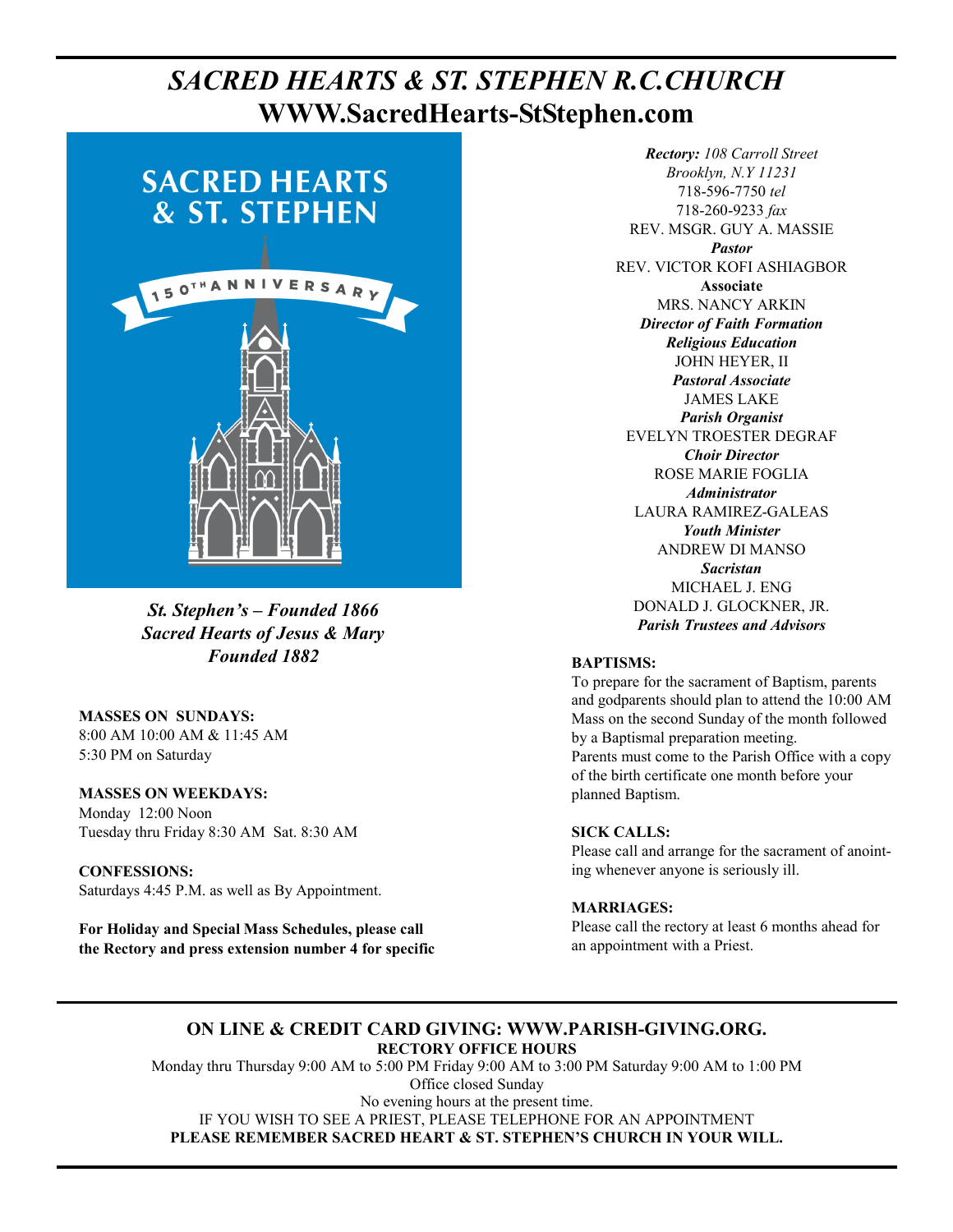

| MON.<br>Noon | <b>MONDAY 15, 2016</b><br>Deceased Members of The Piro Family<br>BY: The Piro Children & Grandchildren |
|--------------|--------------------------------------------------------------------------------------------------------|
| TUE.         | <b>FEBRUARY 16, 2016</b>                                                                               |

 8:30 Catherine Deserio BY: Her Sister Anna Noon Ann Pepito Birthday Remembrance BY: Loving Daughter Paula

WED. FEBRUARY 17, 2016 8:30 Vincent Ver DeRosa BY: Andy DiManso Noon Connie, Ernie & Joey Missoni BY: Loving Family

- THURS. FEBRUARY 18, 2016 8:30 Evelyn & John Vacarro Noon For The Intentions of Jack & Jean Falcone BY: Dorothy Pacella
- FRI. FEBRUARY 19, 2016 8:30 Holy Spirit for the People of the Parish Noon Mary Platania BY: Mrs. Dora Zanzonico & Family 7:00 PM Stations of the Cross
- SAT. FEBRUARY 20, 2016 8:30 Fred DiMesa & Daniel & Salvatore Caria
- BY: Marie Caria 5:30 PM Louis Trani BY: Marie Trani & Family
- SUN FEBRUARY 21, 2016 8:00 Kevin Sheehan BY: Loving Family
	- 10:00 In Thanksgiving for Our 40th Wedding Anniversary BY: Lou Ann & Michael Manus
	- 11:45 Angelo Vergona BY: Loving Family

# DATES TO REMEMBER THIS WEEK

| Mondav |  |
|--------|--|
|        |  |

Feb. 15th Mass at Noon

Tuesday

 Feb. 16th Mass at 8:30 AM Feb. 16th Noon Mass Feb. 16th Generations of Faith Meeting @ 6:30 PM Parish House

#### Wednesday

 Feb 17th Mass at 8:30 AM Feb. 17th Noon Mass Feb 17th AA Meeting @ 7:00 PM Rectory Hall Feb.17th Children Choir Practice @ 5:45 PM Feb 17th Adult Choir Practice @ 6:45 PM

#### **Thursday**

 Feb. 18th Mass at 8:30 AM Feb.18th Mass at Noon

#### Friday

 Feb 19th Mass at 8:30 AM Feb 19th Mass Noon Feb 19th Boy Scouts Mtg. @ 6:30 PM Cabrini Hall Feb 19th Stations of the Cross @ 7:00 PM

# Saturday

 Feb 20th Mass at 8:30 AM Feb 20th Confessions 4:45 PM Feb 20th AA Meeting @ 5:15 PM Rectory Hall Feb 20th Mass at 5:30 PM Feb 20th K of C Night at the Races @ 7:00 PM Cabrini Hall

# Sunday

 Feb 21st Mass at 8:00 AM Feb 21st Mass at 10:00 AM Feb. 21st Lenten Family Faith Formation @ 11:15 AM Cabrini Hall Feb 21st Mass at 11:45 AM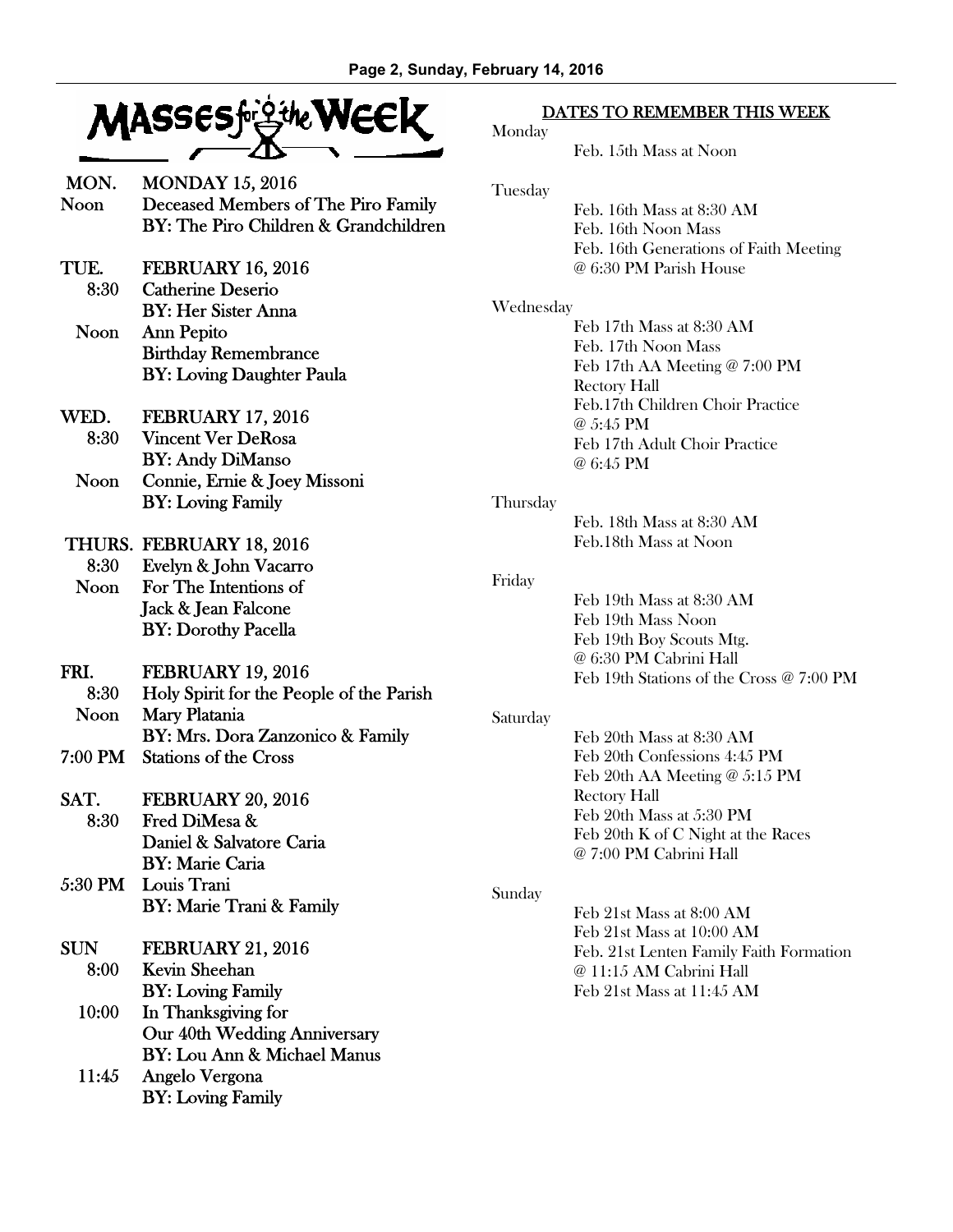# ick Relatives &

Please remember in your prayers the members of our parish and community who are ill, hospitalized or in nursing home care, most especially:

| $\alpha$                                  |                     |
|-------------------------------------------|---------------------|
| Jonelle Bernardo,                         | Mario Austi         |
| Raj Sandu,                                | Matthew Ruggiero    |
| Michelle Laquercia Antoinette DiBuglione, |                     |
| Dolly Vergona,                            | Gladys Zodda        |
| Angelo Vergona                            | Valerie Pace        |
| Maria Carmen Morial                       | John Nigro          |
| Kai Nam Eng                               | Alissa Aquino       |
| Michele Morea                             | Mary Tarsio         |
| Carol DeMairo                             | Anthony Gambardella |
| Denise Deacomanolis                       | Rachel Valenti      |
| Salvatore Gianino                         | Judith Latalladi    |
|                                           |                     |

Altar Bread & Wine for the week of February 14, 2016 has been donated



In Memory of NANCY ILARDI Requested by: Dan Murphy

# SAVE THE DATES

- Stations of the Cross, Friday, February 12th • @ 7:00 PM
- Stations of the Cross, Friday, February 19th at 7:00 PM
- Stations of the Cross with St. Paul's Episcopal Church-Friday, February 26, @ 7:00 PM
- 24 Hours for the Lord: Eucharistic Adoration & Reconciliation, Friday, March 5th (details to follow)
	- Stations of the Cross, Friday, March 11th @ 7:00 PM

• Day of Recollection: Discipleship & The Scandal of the Cross, Sat. March 12th (details to follow)

- Common Call to Discipleship: Vespers at
- St. Paul's Episcopal Church, Sun. March 13th

• @ 4:00 PM

• Stations of the Cross, Friday, March 18th

•  $@ 7:00 PM$ 

# ADORATION AND SILENCE IN CHRIST'S PRESENCE CHRISTO THERAPY

What is adoration? Why adore the Blessed Sacrament? What does it mean to Adore the Blessed Sacrament?

We as Catholics believe that Christ Jesus is really and truly present in the Blessed Sacrament. We believe that at the consecration at Mass, the bread and wine is changed into the Body and Blood of Jesus. This means that the Jesus who was born in Bethlehem, lived in Nazareth, preached in the land of Israel, the Jesus who was crucified on Calvary in Jerusalem and rose from the dead out of the tomb, is truly really present here in the Eucharist. We believe that the bread and the wine presented at the preparation of the gifts at Mass, through the working of the Holy Spirit present in the congregation and in the priest because of his ordination through the Eucharistic prayer, is changed into the Body and Blood of the Risen Christ. This is a great mystery. Yet if we believe that Jesus is present at Mass and that we encounter Jesus in this sacrament in a unique and wonderful way, I would never absent myself from Mass without a good reason. In the tabernacle in Church or in the Chapel, we reserve or keep the consecrated hosts which were not received during Mass. While reserved for the sick and dying, so the sacrament can be brought to them, the presence of these consecrated hosts give a place for deeper prayer and reflection on this great mystery of the Eucharist.

Adoration of the Blessed Sacrament, which is the real presence of Christ among us, gives us the place and the time to be in silence before the Lord Jesus. It is a place to come for peace of mind. It is the place to de-stress from our overly busy lives. It is the place to come and sit before the Lord to pour our hearts to him not unlike so many who sought him out in his own day as we read in the gospel. It is the place to simply give thanks, to enjoy the presence of the Lord. It is the place to allow God to look at us, to contemplate us, to enjoy the Divine Presence. Please join us for Adoration.

Adoration is every Saturday from 4 PM to 5:15 PM and First Fridays of the month from 7:15 AM to 8:30 AM and from 11:00 AM to noon time. Those who may not be able to attend Mass due to work obligations can at least pray for a time before the Lord. Come, be healed, experience peace and be refreshed.

# STATIONS OF THE CROSS AND ADORATION

Please join us as we pray the Stations of the Cross on Friday Evenings of Lent @ 7:00 PM. Please join us for Adoration of the Lord present in the Blessed Sacrament every Saturday from 4-5:15 PM

Stations of the Cross with St. Paul's Episcopal Church on Friday, February 26th @ 7:00 PM.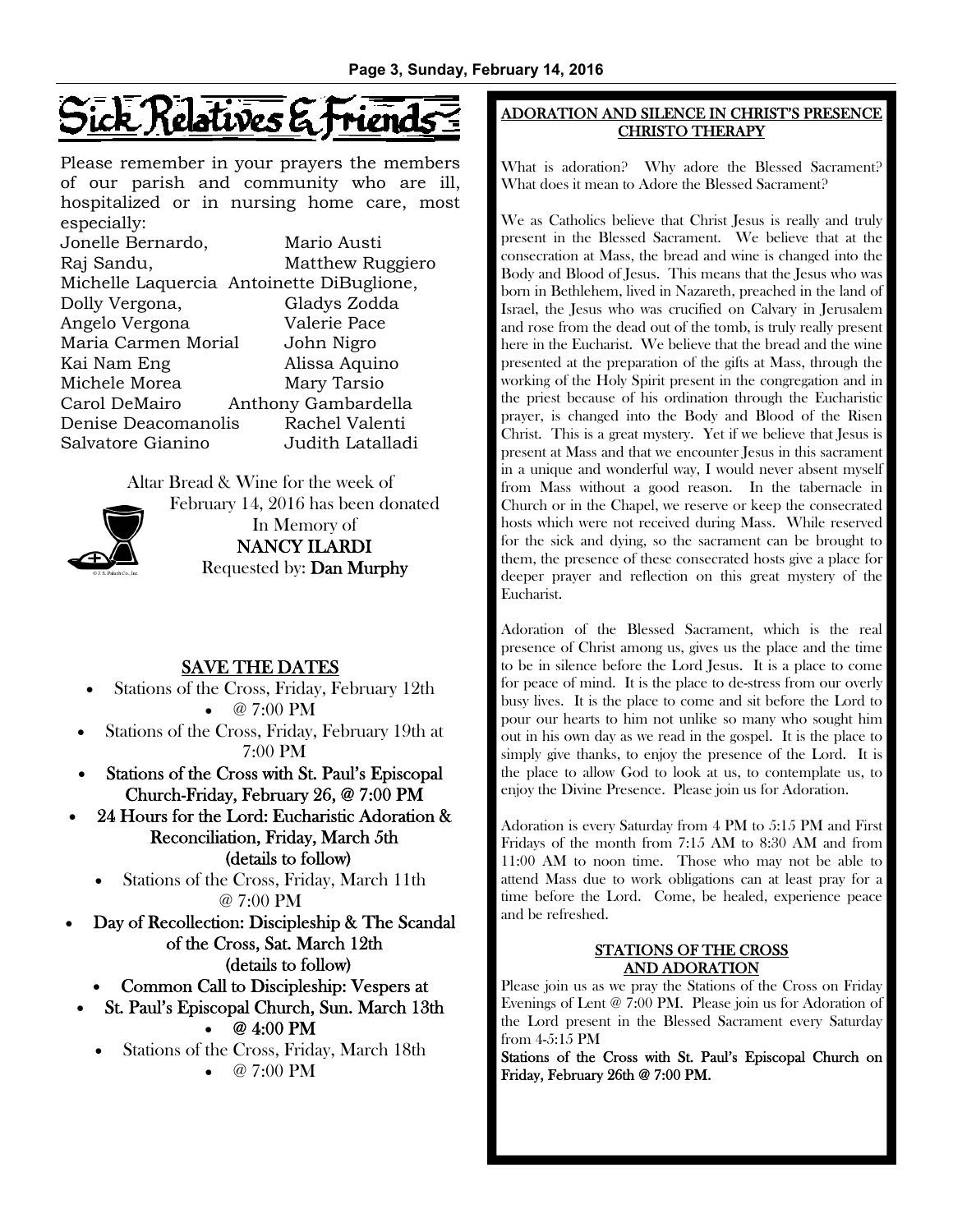Lent a time to:

#### REMEMBER, REFLECT, RECONCILE, RENEW RESURRECTION



Today is the First Sunday of Lent. Lent is a six week period of preparation for the great feast of Easter. The focus of Lent is our conversation of heart to the Lord. This life long process is highlighted at this season as a preparation for the celebration of the Death and Resurrection of the Lord Jesus Christ. Since it is through the Death and Resurrection of the Lord that Jesus accomplished our redemption, EASTER is the foundation of our

Lent is also the last six weeks of preparation of catechumens that is those preparing for the reception of

 $\mathfrak{S}$  J. S. Paluch Co., Inc. the sacrament of Baptism, Eucharist and Confirmation. While those preparing for the reception of these sacraments are to focus more clearly on their spiritual readiness, we who are already baptized are invited to focus on our baptismal promises. While the newly baptized will take their promises for the first time, we are asked to renew our promises and commitment to the Lord at the celebration of Easter. To help us concentrate on our commitment to the Lord Jesus, we are asked to pray, to give to charity and to fast. The focal point of these activities is Christ. These activities are aimed at centering us in the Lord Jesus.

#### WHERE ARE YOU? ASKED GOD TO ADAM.

This question is essential to consider in this Lenten Season. Where are you in relationship to God? Where are you in relationship to others? Where are you in relationship to yourself? God is forever searching for us. The Lord is seeking us out to share himself, his mercy and his love with us. Where are we?

 To assist all of us in answering these challenging questions on this, our Lenten Journey, the following is a copy of our promises made at Baptism. Do you reject sin, so as to live in the freedom of God's children? Do you reject the glamour of evil, and refuse to be mastered by sin? Do you reject Satan, the father of sin and the prince of darkness? In short, do you reject everything which is aginast the Gospel of the Lord Jesus? Do you believe in God, the Father Almighty, Creater of heaven and earth? Do you believe in Jesus Christ, his only son, Our Lord, who was born of the Virgin Mary, was crucifed, died and was buried, rose from the dead and is now seated at the right hand of the Father? Do you believe in the Holy Spirit, the holy catholic church, the communion of saints, the forgiveness of sins, the resurrection of the body and life everlasting? As we consider these questions, we might want to ask ourselves do I have a personal relationship with the Lord Jesus in the context of the Sacraments, the Holy Scripture, the Church? Is my religious practice just cultural, traditional? Do I want my religious practice to grow into a deep relationship with the Lord Jesus? Can I confess my heart and innermost being that Jesus is Lord? Do I really reject evil? Do I really accept the Gospel? Do I really want to let go of hurts, anger and grudges? Where do I need to grow? We are all in this struggle togehter. Everyone reading this message is in the strugle to grow more deeply in the faith by keeping our eyes focused on Christ.

#### Dear Parish Family: It is Lent Again for the First Time!

Today, the First Sunday in Lent, the scripture texts challenges to several major Lenten Themes. Among those themes is the charge to remember, to proclaim and to resist temptation. In the first reading from the Book of Deuteronomy, we are called to remember our spiritual history. Remember who you are. Remember from where you have come. Remember all that God has done for you. Remember how God saved you. Remember that God became incarnate for you in Christ Jesus. Remember that Jesus died for you . So, the first reading asks us who are you? Do you know? Do you want to know? Where are you? Where are you going with relationship to your God?

In the second reading from Paul's Letter to the Romans, we are told that the Word of God is near to us. The Word can mean the written Word of sacred text but it is more accurate to say The Word (who is Jesus) is close to us. The Word being close to us means that we know deep in our hearts what should be. We know deep in our hearts how far we may be from the Word of God. We are called to give assent of the mind and the heart to the faith. We are reminded that we must proclaim the faith by the way we live. We must live with integrity, with truth, with loving and merciful hearts and we must live justly. Lent asks us where are we with these gospel values in our lives?

The Gospel reading speaks to us about the victory of Christ over temptation. We are human. Jesus also shared in our weak humanity. We are tempted to forego our good resolution, to compromise our integrity, forget who we are, to live a lie and, at times, even to live unjustly. The anatomy of a temptation can be learned from the gospel passage. Notice temptation invites us to please ourselves, to live for the moment, to take the easier way rather than working through an issue. "Change these stones into bread." Temptation tells us half truths. Temptations invited us to rationalize our negative behaviors to the point that we actually believe the lies we tell ourselves. Temptations make evil look good, at least for the moment. Temptations twist what is meant for doing good into evil. Notice the temptation of Christ, the Evil one says do great things, jump off the top of the temple and you will be saved. In short, use your gift for doing good for your own advancement. The temptation to power is universal. It is the temptation that says: live for yourself. Use your talent and position for yourself. Get whatever you can for yourself. People will talk of your success and even envy you. We meet temptation to power in many places. Power belongs to God. Authority is given to us for the service of others. Authority is meant to bring about good, never to advance self interest. Yet, many seek to advance in the church, in the parish, in the business, at all costs for self interest, causing pain and hurt to many. This temptation too was endured by Christ.

Christ endured these distractions and he was successful in overcoming the evil one. You and I have been baptized into Christ Jesus. The battle between good and evil is already won by Christ. We need to know the battle is won and we need to realize that we are in Christ and in the end, God wins. Temptations lie to us saying that evil has a chance to succeed. In the end, Victory is won in Christ. If we believe this, then our individual battles with evil, addictions, negative behavior and sin will be easier. Temptations will come about, but do not worry, hold on to the Victor (Christ), you too will be victorious.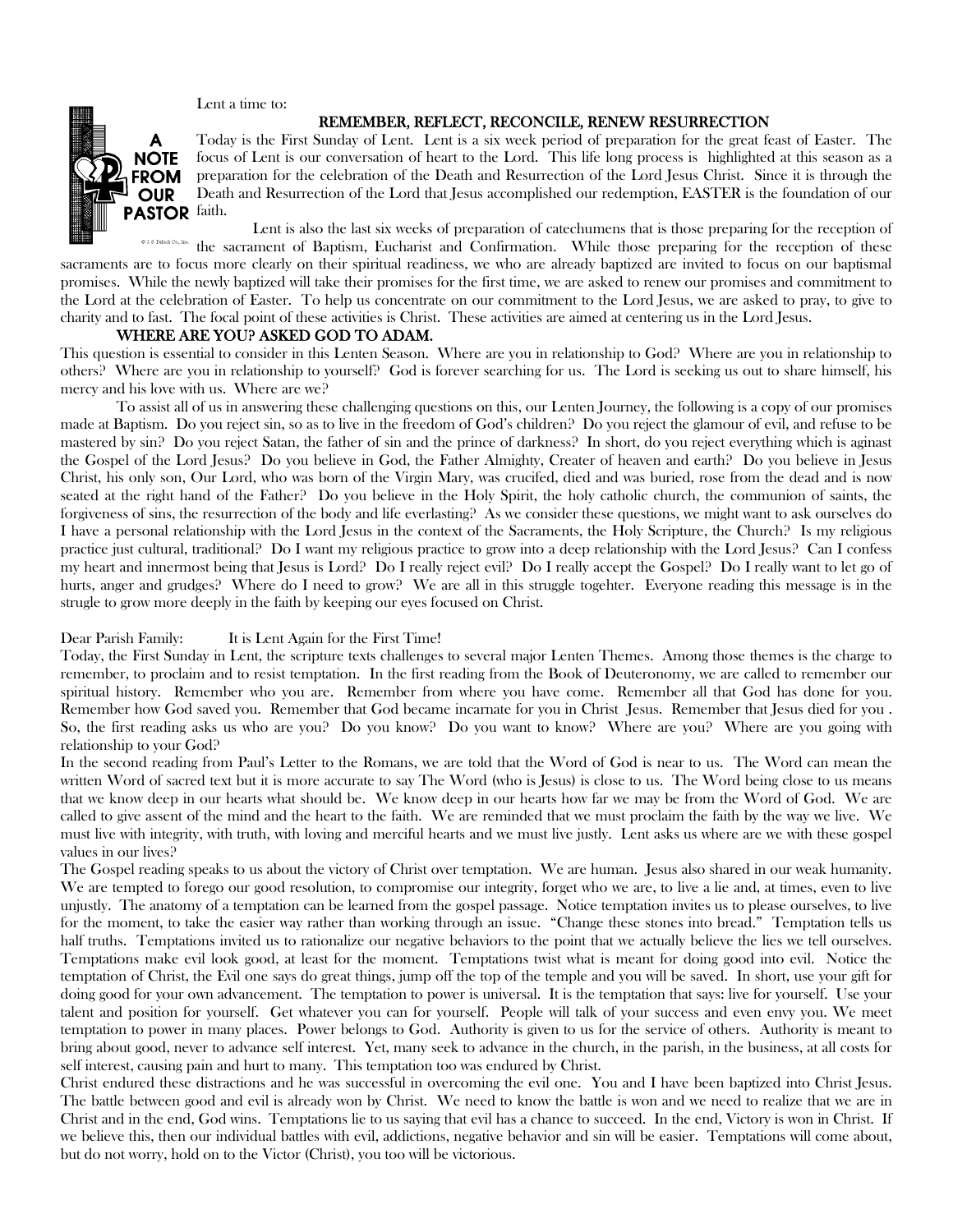# LENTEN FASTING AND ABSTINENCE

Fasting and abstaining from food is an ancient Lenten practice. Fasting is found in many Christian and non Christian communities for both spiritual growth and social justice awareness. Fasting means not eating. This can be done in many ways. One may fast from eating in between meals. One may fast from eating a particular food for a period of time. For example, one may fast on bread or sweets, etc. The fasting need not be a painful experience. The purpose of the self denial is to remind you that Christ gave up his life willing for you. This fasting you are doing is to gently remind you of this article of our faith. Secondly, fasting can help the poor. The money saved from fasting which you otherwise might of spent can be given to the poor or given to help someone else.

To help you with the Fasting and Abstinence, the Catholic Church requires all age 14 and over, not to eat meat on all the Fridays of Lent. This is to remind us of the death of Christ on a Friday. Those ages for 14-59 are asked to fast on Good Friday and Ash Wednesday. This means that one may only eat one main meal. Good Friday is a day of Fasting and Abstinence.

While fasting is commendable, I urge you to also do positive acts for Lent. This is a season that we are being asked to make room for God in our busy lives. It is time to pray in new ways. I may suggest that you pray the Stations of the Cross perhaps two stations a week until Easter. While focusing on the sufferings of Christ, ask yourself where you may be in this particular station. For example, the first station Jesus is condemned to death. Have you or someone you know suffered an injustice? Has someone you know been condemned to death due to a cancer or a terrible sickness which is unfair? If so, then you have found your prayer for this first station of the Cross.

I suggest reading Sacred Text. Perhaps read the Lenten Gospels proclaimed each day at mass during Lent. This will keep you in line with the praying Church. As you read, ask yourself: Where am I in this gospel? What stands out in this gospel for me? Sit with the Gospel for ten minutes a day. It will be a great experience. I wish you a fruitful Lenten Season.

# Msgr. Guy A. Massie

# 2015 TAX STATEMENTS

Tax statements reflecting your contributions to our parish for the 2015 Fiscal Year are now available. These statements are not automatically sent to all parishioners. Should you wish to receive a statement, kindly call the Rectory Monday through Thursday from 9:00 AM to 5:00 PM and speak to Rose Marie Foglia. Kindly have your envelope number available when making this request as well as verification of your current mailing address. Thank you!

The Eucharist...Holy Communion...the Blessed Sacrament...Holy Sacrifice. By many names, we identify the sacred reality made present to us at each Mass, as the celebrant prays the words of consecration. Each name reveals something of God's purpose in this gift of the Son, offered as the "bread of life and the cup of eternal salvation." As Christ prepared to offer himself on the cross, he provided this holy meal as a perpetual remembrance of what sacrificial love really looks like-to give oneself, wholly and completely for the good of the other. As we are invited to receive Jesus in the Eucharist, to be nourished by his body and washed clean by his blood, we are invited to even more: "The cup of blessing that we bless, is it not a participation in the blood of Christ?" (1Cor 10:16). In partaking of the Lord's body and blood, we are invited to participate in the sacrifice, to love in the same way, a way that holds nothing back and offers all. This way of love calls us to patient endurance, generosity, resolute forgiveness in the face of hurts and wrongdoing. It's a way of love that's costly, that hurts, but one that will surely show the merciful face of Christ to the world.